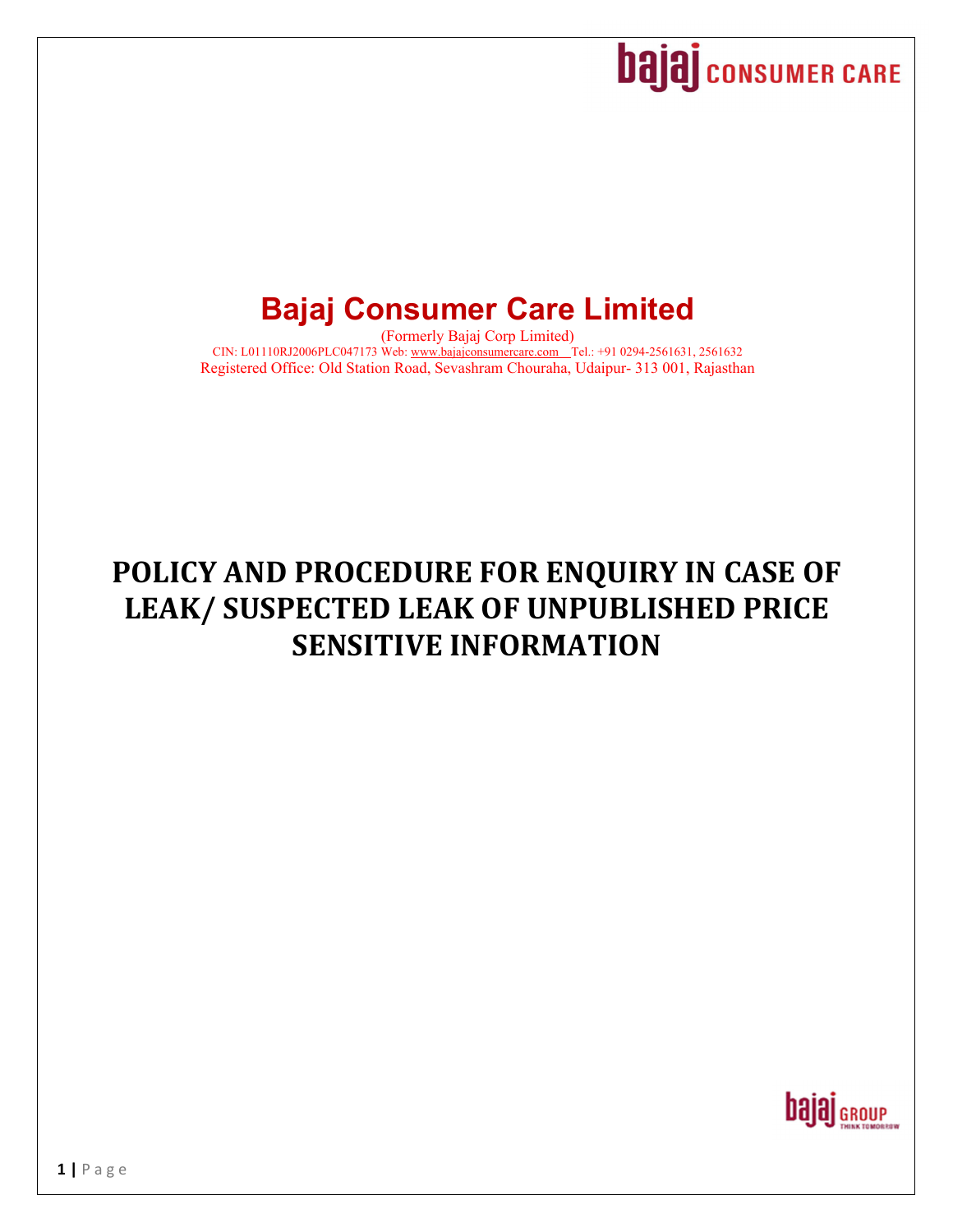## **Contents**

| 5. |  |
|----|--|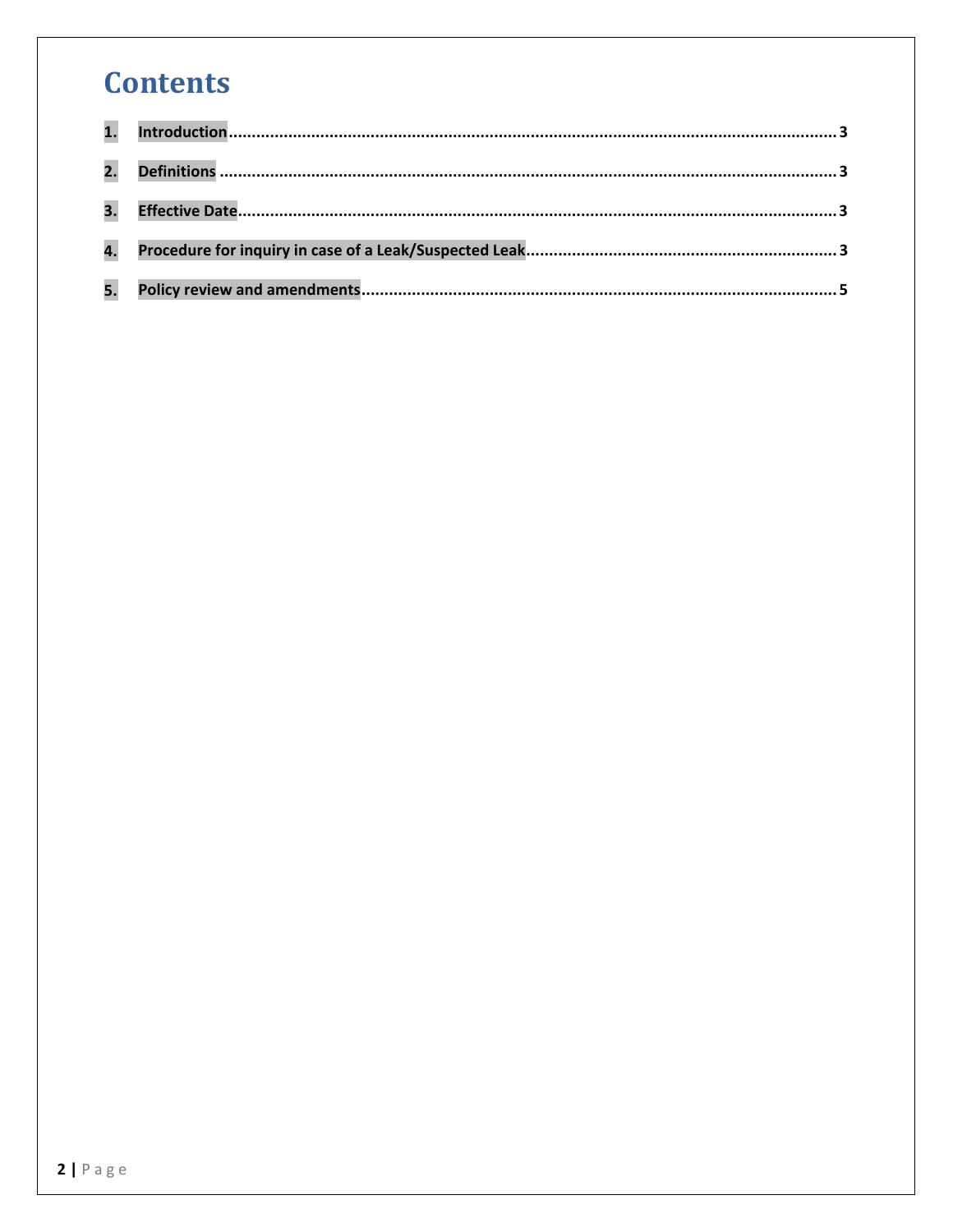## **1. Introduction**

- (a) Pursuant to the amendments to the Securities and Exchange Board of India (Prohibition of Insider Trading Regulations), 2015 ("**Insider Trading Regulations**"), notified on December 31, 2018 ("**Amendments**"), the board of directors of Bajaj Consumer Care Limited (the "**Board**") is required to formulate a policy and lay down the procedure for enquiry in case of leak, or suspected leak, of Unpublished Price Sensitive Information (the "**Enquiry Policy**").
- (b) The Board acknowledges that the contours of an enquiry into any leak or suspected leak of Unpublished Price Sensitive Information would have to be customised to the facts and circumstances of each such case and that accordingly, it is not viable to prescribe a standard operating procedure that would apply while enquiring into every instance of leak/ suspected leak of Unpublished Price Sensitive Information. It is important to keep the enquiry process dynamic, so as to ensure that it appropriately examines all relevant aspects that may arise in different cases.
- (c) In view of the above, the Enquiry Policy sets out the broad principles that the Board will follow for the purposes of examining any case of leak or suspected leak of Unpublished Price Sensitive Information. It is clarified that while an enquiry in case of a leak, or suspected leak of Unpublished Price Sensitive Information may be undertaken through various modes, it shall adhere to the key standards set out below.

#### **2. Definitions**

- (a) "**Enquiry Committee**" shall mean the enquiry committee constituted by the Board to investigate instances, allegations or suspicion of a Leak in accordance with the principles laid down in the Enquiry Policy.
- (b) "**Leak**" shall mean dissemination of any Unpublished Price Sensitive Information by any Insider, employee, Designated Person, any Connected Person or any other person in possession of Unpublished Price Sensitive Information, to any person other than those persons authorized by the board of directors or the Compliance Officer to handle Unpublished Price Sensitive Information in accordance with the Insider Trading Regulations, and the term "**Leaked**" shall be construed accordingly.
- (c) "**Unpublished Price Sensitive Information**"/ "**UPSI**" shall have the meaning as ascribed to it under the Code of Conduct for Regulating, Monitoring and Reporting of Trading by Insiders ("**Code**").

#### **3. Effective Date**

The Policy shall come into force with effect from April 1, 2019.

### **4. Procedure for inquiry in case of a Leak/Suspected Leak**

- (a) Upon becoming aware of any Leak or any allegations or suspicions of a Leak, including, by way of:
	- (i) communication received from regulatory authorities; or
	- (ii) a written complaint and/or email received from a whistle-blower; or
	- (iii)Company's own / internal monitoring, etc.,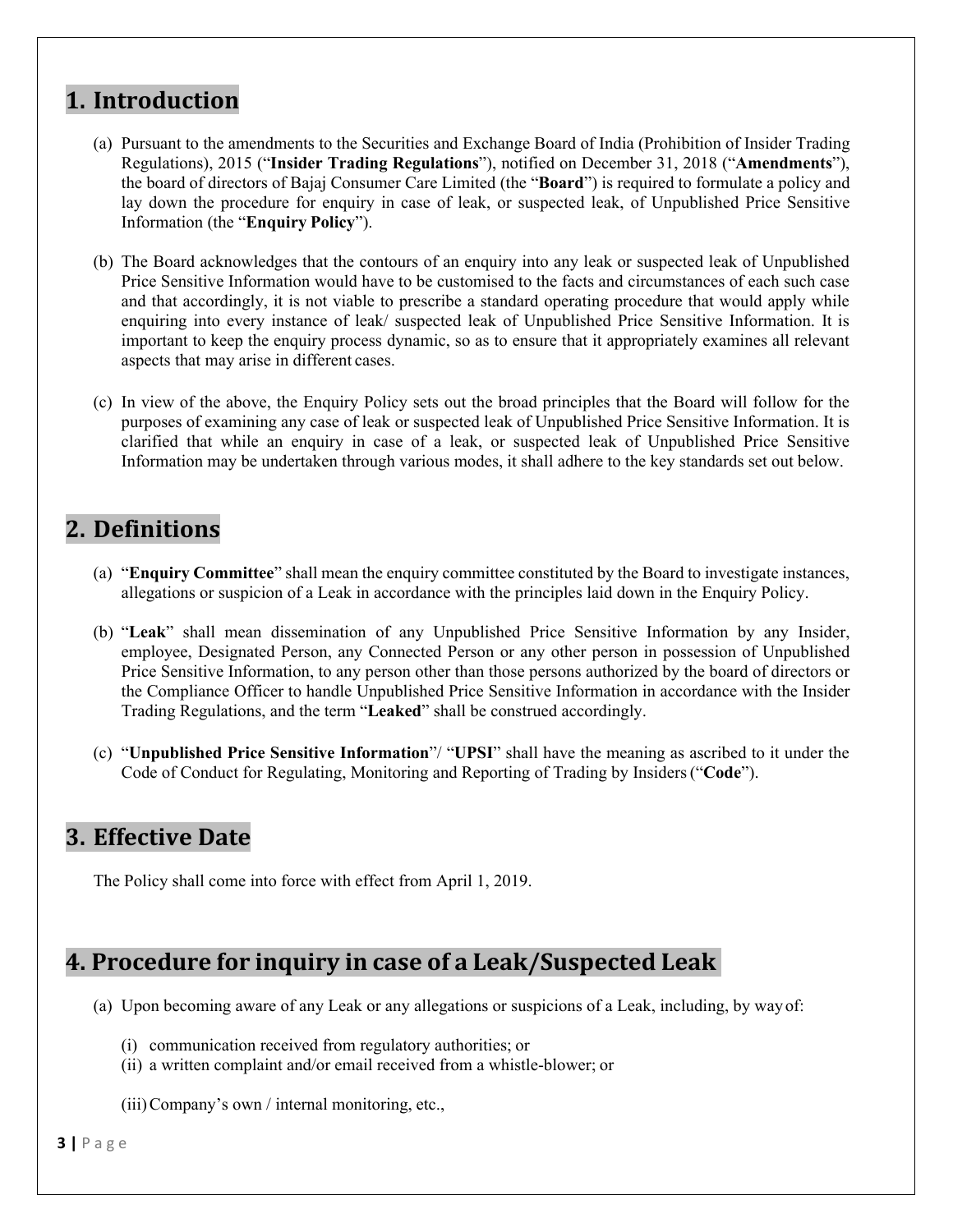the Board shall, in consultation with [the Compliance Officer], evaluate and determine if the matter merits any enquiry or investigation. It is clarified that market rumours, inferences based on media reports, or observations made by analysts, etc. will not be the only determining factors for initiating a preliminary enquiry, and the Board shall, in consultation with [the Compliance Officer], have the discretion to decide if a preliminary enquiry is required to be undertaken, in each such case.

- (b) In the event the Board decides that the matter warrants an investigation, it shall promptly constitute an Enquiry Committee, comprising such persons as the Board deems fit, to undertake a fact finding exercise in the matter (the "**Enquiry**").
- (c) As an initial step, the Enquiry Committee shall undertake a preliminary investigation and analyse the accuracy of the allegation/ suspicion of Leak ("**Initial Assessment**") by taking the necessary steps, such as:
	- (i) assessing the source and type of complaint/ allegation/ suspicion;
	- (ii) assessing the nature of Leak/ suspected Leak, in order to determine the scope of investigation, the parties who had access to the UPSI and the manner in which it could have been Leaked; and
	- (iii) conducting interviews with the complainant, in the event his/ her identity is known, and other relevant stakeholders, in connection with the matter.
- (d) On the basis of the outcome of the Initial Assessment, the Enquiry Committee shall determine if:
	- (i) the allegation or suspicion is frivolous, and requires no further action; or
	- (ii) the matter requires further internal diligence and investigation.

The Enquiry Committee will report its findings to the Board along with a summary of the process followed, its recommendations and reasons thereof. Based on the report and recommendations of the Enquiry Committee, the Board shall discuss and decide if the matter requires to be investigated further.

- (e) If the Board requires the Enquiry Committee to undertake a detailed investigation, the Enquiry Committee shall conduct the Enquiry and take all requisite steps, including but not limited to, the following:
	- (i) identifying the medium through which the leaked UPSI was disclosed /communicated;
	- (ii) conducting a confidential investigation into the activities of the persons that typically handled, or had knowledge of the UPSI in question, in an un-intrusive manner, including by reviewing the relevant documents, audit trails, and conducting interviews, where deemed necessary;
	- (iii) appointing external advisors/ professionals to assist in the conduct of Enquiry; and
	- (iv) re-assessing the internal controls and measures implemented by the Company for identifying deficiencies, if any, in such controls and measures, and recommending improvements to the same.
- (f) The Enquiry Committee will ensure that the details in relation the Enquiry, including the Initial Assessment, are shared within and outside the organisation strictly on a "need to know" basis. In cases where the Enquiry has been initiated based on a complaint from a whistle-blower, the Enquiry Committee will keep the identity of the whistle-blower confidential.
- (g) In the conduct of Enquiry, the Enquiry Committee shall have due regard to the principles of natural justice,